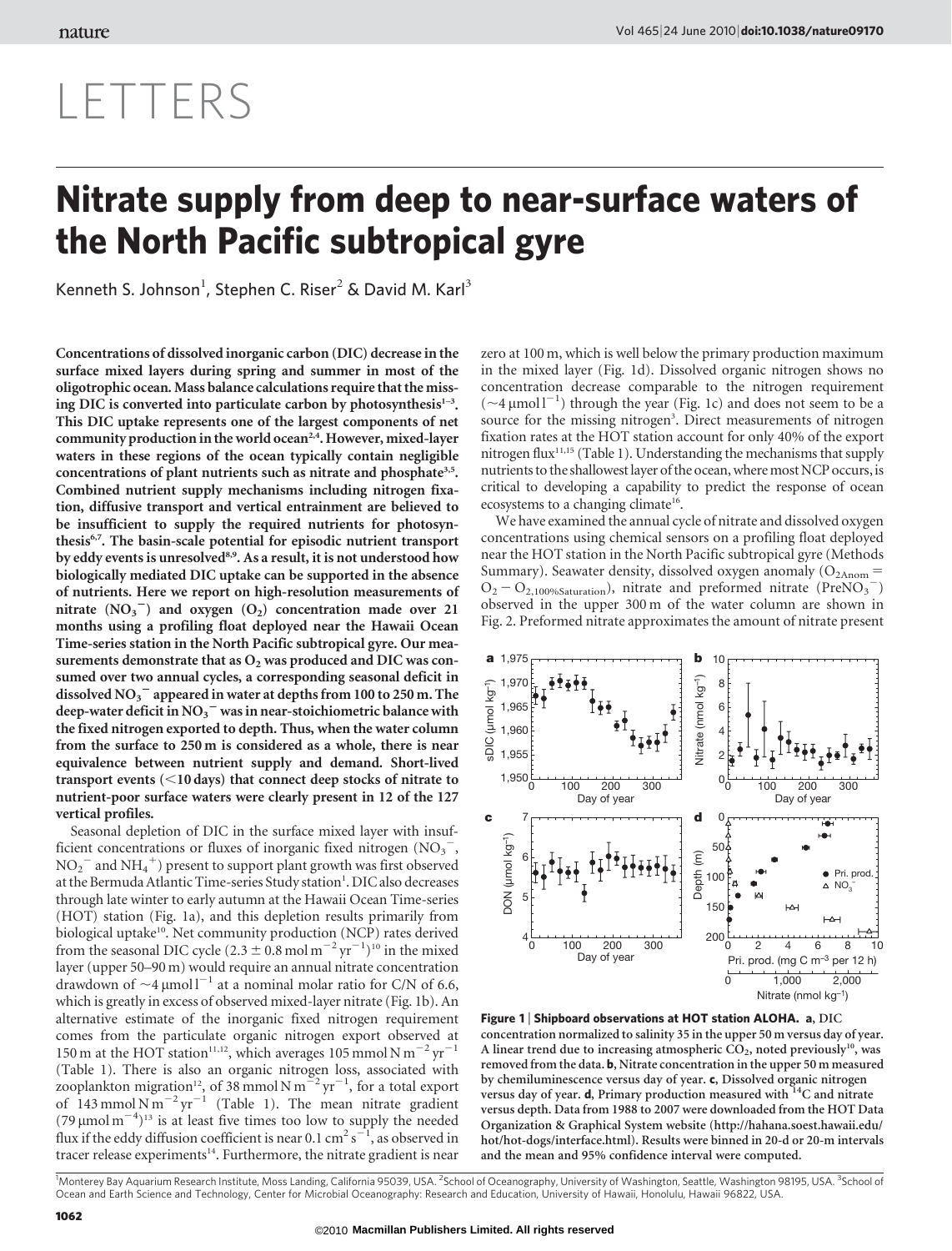#### Table 1 <sup>|</sup> Organic and inorganic fixed nitrogen flux summary

| Process                                                         | Flux $\pm$ 95% CI (mmol m <sup>-2</sup> yr <sup>-1</sup> ) | Reference |
|-----------------------------------------------------------------|------------------------------------------------------------|-----------|
| NCP N requirement*                                              | $287 \pm 100$                                              | 10        |
| Particulate organic N export at 150 m                           | $105 \pm 7$                                                | 12        |
| Zooplankton organic N export                                    | $38 \pm 4$                                                 | 12        |
| Total organic N loss                                            | $143 \pm 11$                                               |           |
| Nitrogen fixation†                                              | $41 \pm 8$                                                 | 15        |
| Integrated $NO3$ deficiti                                       | $160 \pm 78$                                               | This work |
| Integrated PreNO <sub>3</sub> <sup>-</sup> deficit <sup>1</sup> | $103 \pm 39$                                               | This work |
| Total inorganic N supply                                        | $144 \pm 47$ to $201 \pm 86$                               |           |
| HOT integrated $NO3$ <sup>-</sup> deficit§                      | $94 \pm 66$                                                | This work |
| Event-driven vertical $NO3$                                     | >88                                                        | This work |
| transport                                                       |                                                            |           |

CI, confidence interval. \* Computed from the reported NCP value and a C/N ratio of 8.0.

{ Integrated from 0 to 100 m.

{ Integrated from 100 to 250 m. The deficit was calculated as values in months December to February minus values in months June to August.

§ Winter-to-summer difference of integrated (100–200 m) nitrate using HOT cruise data from 2000 to 2008 with more than eight nitrate measurements in the integral region. The integral was not extended to 250 m because vertical resolution is often near 50 m below 200 m and rapidly increasing nitrate combined with poor depth resolution skews the result.  $\frac{1}{2}$  Calculated as  $>$ 145 mmol m<sup>-2</sup>  $\times$  (365 d/600 d) yr<sup>2</sup> .

in a water mass when it leaves the ocean surface<sup>17</sup>. It was computed as  $PreNO<sub>3</sub><sup>-</sup> = NO<sub>3</sub><sup>-</sup> - O<sub>2Anom</sub>/R<sub>O2/NO3</sub>$ , where  $R<sub>O2/NO3</sub> = -10.5$  is the modified Redfield ratio<sup>18</sup> of oxygen production to nitrate uptake.  $PreNO<sub>3</sub><sup>-</sup> concentrations are near zero in surface waters at the HOT$ station, and values increase to  $4-5 \mu$ mol $1^{-1}$  at a depth of 300 m. There is an anomalous layer of water<sup>17</sup> with negative  $\text{PreNO}_{3}^{-}$  concentrations below the depth of the 1% light level  $(\sim 115 \text{ m})$  that is well defined in our data (Fig. 2d). Negative  $PreNO<sub>3</sub><sup>-</sup>$  below the mixed layer results if nitrate is assimilated into biomass and a corresponding amount of oxygen is not produced, or if oxygen is consumed and nitrate is not produced. Reasonable changes in  $R_{\Omega/NO3}$ do not eliminate the negative  $PreNO<sub>3</sub><sup>-</sup>$  values<sup>17,19</sup>. We use  $PreNO<sub>3</sub>$ in our analysis because it has a smaller dynamic range than nitrate, which makes the concentration decrease easier to visualize (Fig. 2d). However, all of the conclusions discussed below are similar regardless of whether  $NO<sub>3</sub><sup>-</sup>$  or PreNO<sub>3</sub><sup>-</sup> concentration is used.

Seasonal decreases occurred in depth-integrated (100–250 m)  $\mathrm{NO_3}^-$  and  $\mathrm{PreNO_3}^-$  (Fig. 2d and Supplementary Fig. 4). The decreases

in  $\mathrm{NO_3}^-$  and  $\mathrm{PreNO_3}^-$  were strongly related to an increase in oxygen anomaly at lesser depths (integrated from 50 to 100 m; Supplementary Fig. 4) that resulted from positive NCP<sup>20</sup>. The winter-to-summer decrease in  $PreNO<sub>3</sub><sup>-</sup>$  below the euphotic zone was driven primarily by a nitrate concentration decrease. Nitrate depletion at the base of the euphotic zone near the HOT station has been observed during summer and attributed to a 30-m downward displacement in isolumes in summer<sup>21</sup>. However, the depletion in nitrate occurs down to a depth of 250 m (Fig. 2c, d), and additional processes must be involved.

Depth-integrated  $O_{2A_{\text{nom}}}$  below the mixed layer, but in the euphotic zone  $(50-100 \text{ m})$ , and depth-integrated PreNO<sub>3</sub><sup>-</sup> in deeper waters (100–250 m) were negatively correlated (coefficient of correlation,  $R = -0.57$ ,  $P < 0.001$ ) with the largest depletions in PreNO<sub>3</sub><sup>-</sup> occurring in late summer (Fig. 2d and Supplementary Fig. 4). This is consistent with  $NO<sub>3</sub><sup>-</sup>$  uptake at depth supporting NCP nearer the surface. The annual decrease in integrated PreNO<sub>3</sub><sup>-</sup> was 103  $\pm$  39 mmol N m<sup>-2</sup> (95% confidence interval), using data from both years (Table 1). If depth-integrated nitrate concentration is used, then the decrease is  $160 \pm 78$  mmol N m<sup>-2</sup> (95% confidence interval). The second value is an upper bound on nitrate loss, as some of it is compensated for by an increase in  $O_{2\text{Anom}}$  at depth. The sum of the PreN $O_3$ <sup>-</sup> decrease and the observed nitrogen fixation rate at the HOT station<sup>15</sup> brackets the loss of organic nitrogen driven by particle flux and zooplankton migration (Table 1). Nitrate measurements made at the HOT station show a similar seasonal trend when data from 2000 to 2008 are binned, although the results are sensitive to the analysis method, perhaps because of the lower spatial and temporal resolution (Table 1).

Although the combined inorganic fixed nitrogen supplies are similar to organic nitrogen losses, they are somewhat less than the amount of nitrogen required to support observed NCP  $(287 \pm 100 \text{ mmol N m}^{-2} \text{ yr}^{-1}$ ; Table 1) at a C/N ratio of 8.0, which is observed in sinking particles near the HOT station<sup>12,22</sup>. Primary production, organic nitrogen export and C/N all show significant interannual variability near the HOT station $12$ , which may account for this discrepancy. The slope of depth-integrated  $O<sub>2Anom</sub>$  versus PreNO<sub>3</sub><sup>-</sup> in the float data set is  $-2.8 \pm 0.4$  mol O<sub>2</sub> per mol N (Supplementary Fig. 4b). Because only 25  $\pm$  10% of the oxygen created by NCP is trapped beneath the thermocline near the HOT station<sup>10,20,23</sup>,



Figure 2 | Profiling float observations in the upper 300 m. Measurements were made at 5-d intervals and with 5-m vertical resolution above 100 m and 10-m resolution below. a, Seawater density anomaly

 $(\sigma_0 =$  density - 1,000 kg m<sup>-3</sup>). **b**, Oxygen anomaly  $(O_2 - O_{2,100\%Saturation}).$ c, Nitrate. The black line shows sea surface height anomaly (SSHA; [http://](http://www.aviso.oceanobs.com/duacs)

[www.aviso.oceanobs.com/duacs/\)](http://www.aviso.oceanobs.com/duacs) at the location of each float profile. The SSHA scale bar is centred on zero and spans  $-10$  cm (top) to  $10$  cm (bottom). d, Preformed nitrate. Data contoured using Ocean Data View 3.4 (Schlitzer, R., [http://odv.awi.de\)](http://odv.awi.de).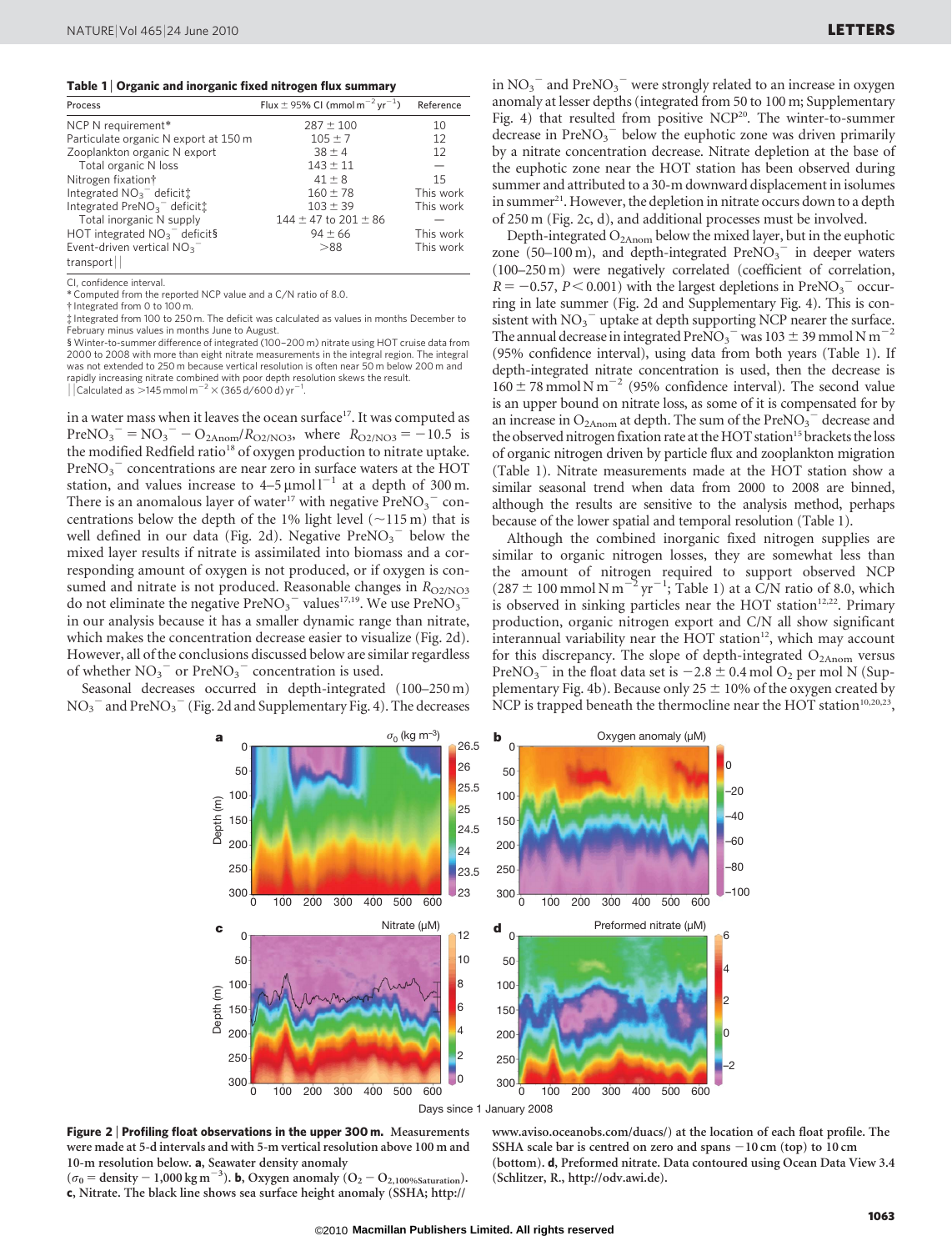the ratio of NCP to the change in  $\mathrm{PreNO_3}^-$  in water sampled by the float was  $-11 \pm 6$  mol O<sub>2</sub> per mol N. This is consistent with the modified Redfield ratio<sup>18</sup> of  $-10.5$ . The consistency implies lowerthan-average NCP during the observing period. In any case, the float data set resolves a previously unidentified nitrate source that is much larger than other recognized inorganic fixed nitrogen sources.

Episodic transport events are often suggested to be the mechanisms responsible for supplying deep, nutrient-rich water to the euphotic zone7,8,24. The profiling float data clearly showed episodic entrainment of nitrate into the euphotic zone. Nitrate concentrations reached  $1 \mu M$ at a depth of 80 m in the euphotic zone in one such event (9 February 2009), which is labelled 2 in Fig. 3. Isopycnals were uplifted in this event, but enhanced mixing also drove nitrate across isopycnals to reach lesser depths (Fig. 3b). This profile was collected on the boundary of a low feature in sea surface topography that forms closed contours, similar to a cyclonic eddy (Fig. 3d). The high nitrate concentration was confirmed by the simultaneous signals in oxygen and salinity (Fig. 3), which are measured by independent sensors. Such events have a short lifetime (less than twice the float cycle time) or are spatially variable, and the observations do not resolve the fate of the uplifted nitrate. Another event (labelled 1 in Fig. 3), which occurred three weeks earlier than event 2, also showed a salinity anomaly penetrating into the euphotic zone, but the nitrate near the top of this event seemed to be missing and consumed by phytoplankton.

The profiling float data set is unique in that it allows a systematic, model-independent assessment of the probability of nutrient transport episodes, magnitudes and their vertical extent. The probability of events through the whole data set (12 events with evidence of 1  $\mu$ M nitrate above 110 m in 127 float cycles) is about that shown in Fig. 3 (2 such events in 19 float cycles). It is also similar to the probability of high nutrient events seen at the HOT station (12 of 135 cruises; see fig. 16.7b of ref. 25). Event 2 (Fig. 3) showed the highest penetration of nitrate into the euphotic zone. Vertical integration of the observed nitrate anomalies that extended above 110 m, near the 1% light level, and the nitrate anomalies that might have been present, assuming a conservative relationship with salinity, summed to 145 mmol N m<sup>2</sup> over 600 days. The integral sum is a minimum estimate. We did not count events with less than  $1 \mu M$  (for example the event marked 3? in Fig. 3b). Furthermore, if events occurred at a higher frequency than half the float profile frequency, then the number of events would be undercounted and the integral would be still higher.

If all nitrate transported above 110 m were consumed, as seems to be the case in several events where salinity anomalies are present with no nitrate, then the events observed by the float transported at least 88 mmol N m<sup> $-2$ </sup> yr<sup> $-1$ </sup> up to depths of 75 m in the euphotic zone. This is in near balance with the amount of  $PreNO<sub>3</sub><sup>-</sup>$  that disappeared between 100 and 250 m, and the sum of episodic nitrate transport and the nitrogen fixation rate nearly equals organic nitrogen loss rates (Table 1). However, the bulk of NCP occurs in the mixed layer<sup>10</sup>, which is typically shallower than the depths reached by nitrate injection events. Additional processes must be involved to allow the nitrate to reach the zone where most NCP occurs. Furthermore, to produce the DIC drawdown observed in the mixed layer<sup>10</sup>, vertical nitrate transport over the last few tens of metres into the mixed layer must occur without simultaneous transport of DIC. This rules out any direct physical transport mechanism, because water that carries elevated nitrate will also transport elevated DIC and that would eliminate surface DIC drawdown.

Twenty per cent of the integrated stock of chlorophyll at the HOT station is found between 125 and 200 m, which is well below the chlorophyll maximum at 100 m (Supplementary Fig. 5). Although the fraction of phytoplankton biomass below 125 m is less than 20% of the total due to photo-adaptation, these data clearly show the continuous presence of phytoplankton deep in the water column. We suggest that the phytoplankton present in the deep waters must be able to consume the nitrate that is transported vertically in these events. The



Figure 3 <sup>|</sup> Profiling float observations over 100 days from 19 December 2008 to 22 March 2009. a, Dissolved oxygen. Black dots show the location of each measurement. White line is the  $190 \mu$ M contour. Vertical transport events discussed in the text are identified using the labels 1, 2 and 3?.

**b**, Nitrate. White line is the 1  $\mu$ M contour. Black line is the 24.55 kg m<sup>-3</sup> density anomaly contour. c, Salinity. White line is the 35.25 contour. d, Sea surface height anomaly on 11 February 2009 (407 days after 1 January 2008). The black dot shows the profile location during event 2.